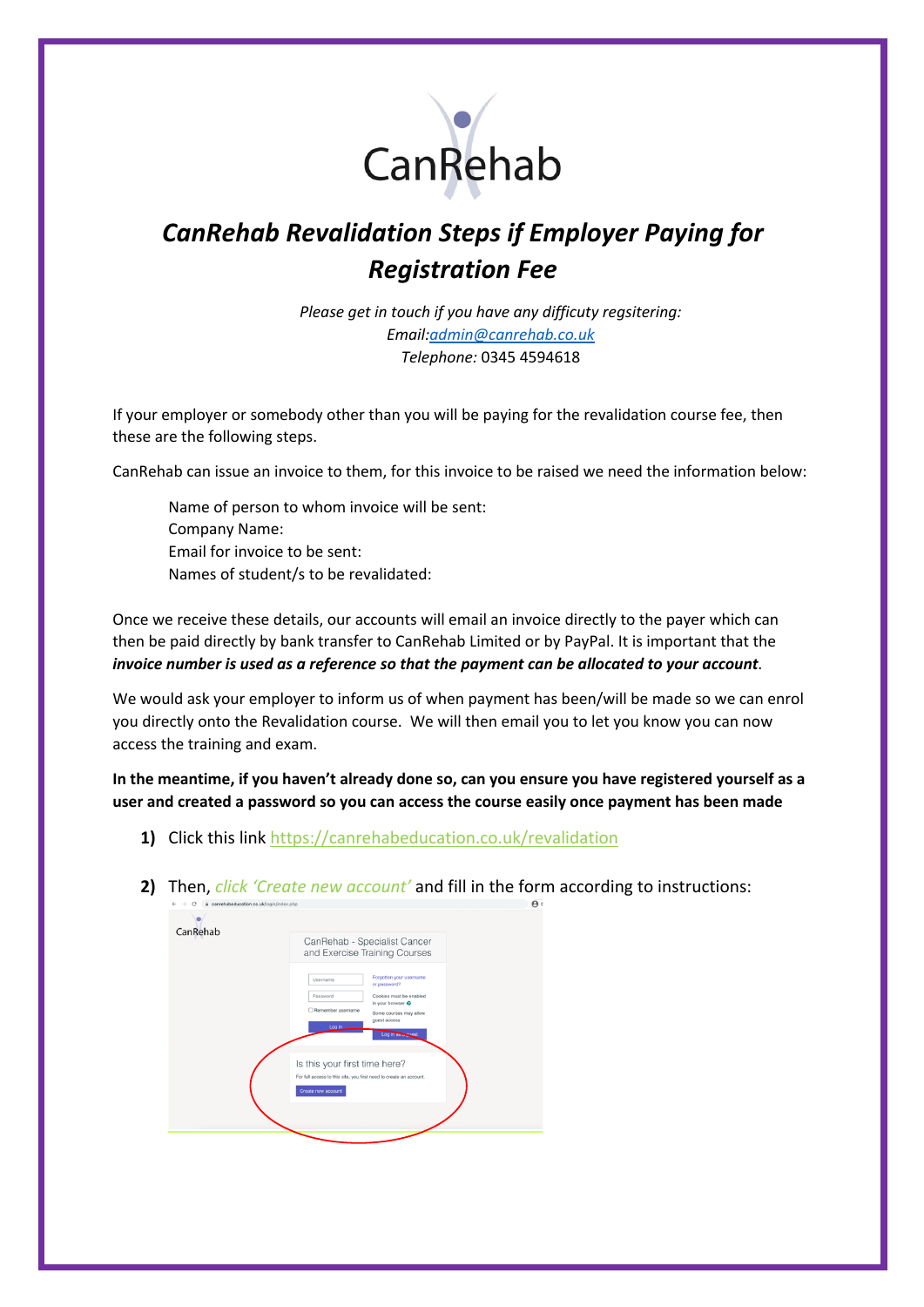*The password must have at least 8 characters, at least 1 digit(s), at least 1 lower case letter(s), at least 1 upper case letter(s), at least 1 non-alphanumeric character(s) such as as \*, -, or #*

**3)** Once you fill in the form with all your details, click *'Create my new account'.* Then, the confirmation email should be sent to your email.



- **4)** Open your email (**check both Inbox and Spam folders**!), find the email from Admin User (*[info@canrehab.co.uk\)](mailto:info@canrehab.co.uk)* and click (if clickable) or copy/ paste the provided individual link into the address line at the top of another web browser window and press *Enter* on your keyboard.
- **5)** Now your registration as user on the has been confirmed. Press *'Continue'*



- **6)** You must now email CanRehab [info@canrehab.co.uk](mailto:info@canrehab.co.uk) to inform us this has been completed and once payment is received from your employer, you will be enrolled on the Revalidation course and sent an email to tell you.
- **7)** Now, you can get back to your Profile and add more information about yourself should you wish. Also, browse through the Moodle page to get acquainted to all the<br>sausilable learning materials instructions mook accessments ats <sup>PRevalidation on-line</sub></sup> available learning materials, instructions, mock assessments, etc.



## **Please, remember your login details for the future (make a note)!**

**2** Dashboard  $\triangle$  Profile  $\Box$  Grades • Messages  $\mathcal{L}$  Preferences

 $\Theta$  Log out

If you cannot remember your username/password at some point. Just click *'Forgotten your username or password?'* on the log in page, and follow the instructions that will allow you to quickly restore your account

| Username                             |  |  |
|--------------------------------------|--|--|
|                                      |  |  |
| Password                             |  |  |
| $\Box$ Remember username             |  |  |
| Log in                               |  |  |
| Forgotten your username or password? |  |  |
|                                      |  |  |

*Good luck with your learning and assessment! CanRehab Team*